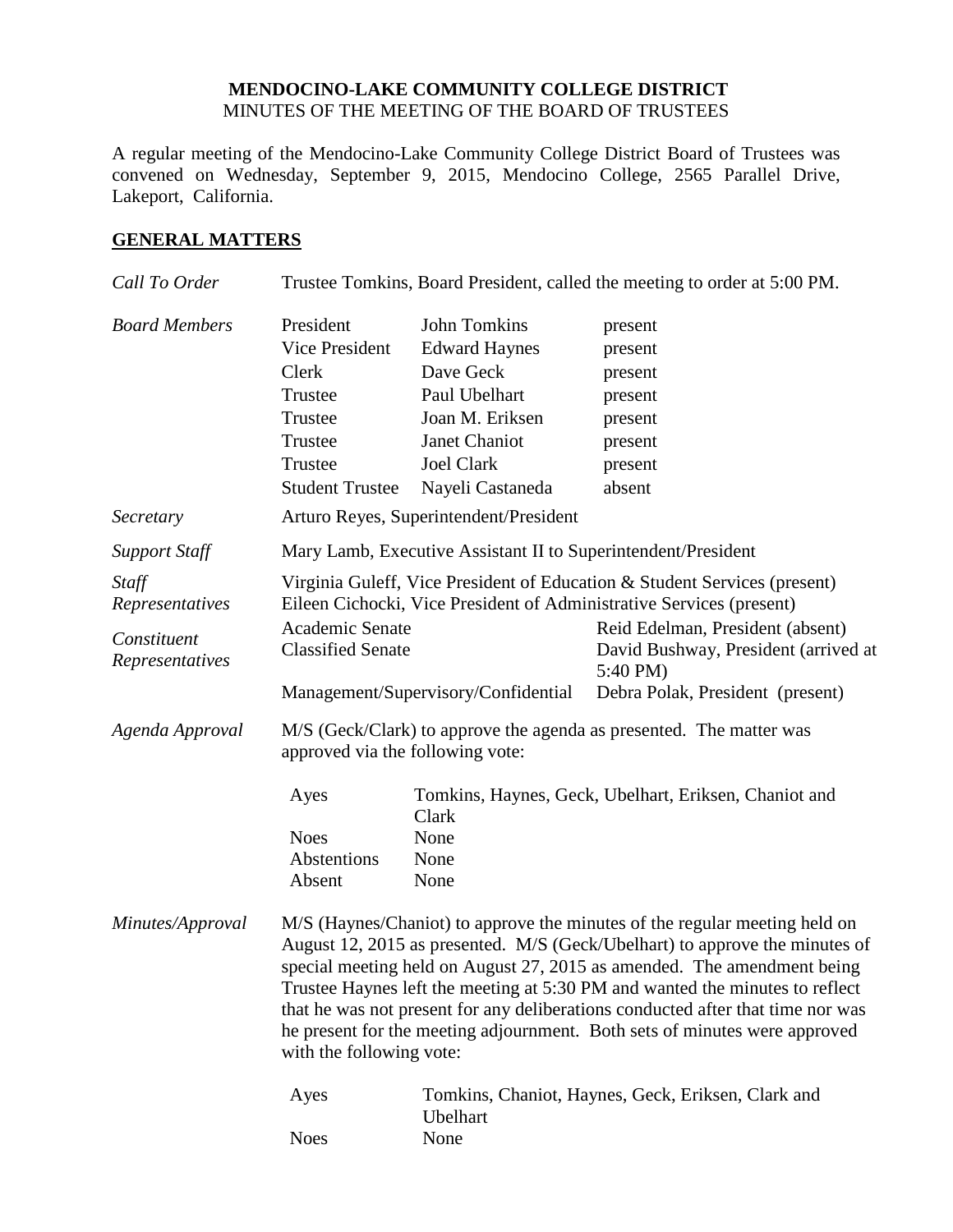Abstentions None Absent None

### **TIME CERTAIN ITEM: 5:05 PM**

| Public Hearing on<br>the Proposed<br>Adopted Budget | Board President Tomkins suspended the regular meeting at 5:05 PM and<br>opened the public hearing on the proposed adopted budget. With there being<br>no comments from the public, the public hearing was closed at 5:06 PM.                                                                                                                                                                                                                                                                                                                                                                                                                                                                                                                                  |
|-----------------------------------------------------|---------------------------------------------------------------------------------------------------------------------------------------------------------------------------------------------------------------------------------------------------------------------------------------------------------------------------------------------------------------------------------------------------------------------------------------------------------------------------------------------------------------------------------------------------------------------------------------------------------------------------------------------------------------------------------------------------------------------------------------------------------------|
|                                                     | Board President Tomkins reconvened the regular meeting at 5:06 PM.                                                                                                                                                                                                                                                                                                                                                                                                                                                                                                                                                                                                                                                                                            |
| <b>Public Comments</b>                              | Kurt Combs, a full-time counselor and faculty member at Mendocino College<br>asked for the district and faculty representatives to come together in search of a<br>resolution to the current Mendocino College Federation of Teachers Union<br>contract impasse.                                                                                                                                                                                                                                                                                                                                                                                                                                                                                              |
|                                                     | PRESIDENT'S REPORT<br>A written report was submitted by Superintendent/President Reyes. The<br>following was offered in addition:<br>Called attention to the budget regarding the General Fund reserve as well as<br>the PERS & STRS out-year expense. Would like the Board to consider<br>setting our reserve minimum at 15% as well as taking the necessary steps to<br>secure some funds now which would be used to help cover the upcoming<br>increases to the PERS and STRS rates over the next few years.<br>Addressed the League of Women Voters in Fort Bragg today and wanted to<br>$\bullet$<br>share the enthusiasm they expressed in becoming part of the Mendocino<br>College District. They expressed their feelings of abandonment but are now |

feeling very excited. • The Petition for Transfer of Inhabited Territory was approved by the Board of the Redwoods Community College District at their meeting yesterday.

# **CONSENT AGENDA**

M/S (Ubelhart/Geck) RESOLVED, That the Mendocino-Lake Community College District Board of Trustees does hereby approve the Consent Agenda as amended. The amendment being the removal of the Educational Master Plan from the consent agenda. The amended consent agenda was approved with the following vote:

| Ayes        | Tomkins, Haynes, Chaniot, Ubelhart, Geck, Clark and |
|-------------|-----------------------------------------------------|
|             | Eriksen                                             |
| <b>Noes</b> | <b>None</b>                                         |
| Abstentions | None                                                |
| Absent      | <b>None</b>                                         |

Items with an asterisk \* were approved by one motion as the Consent Agenda.

#### **Personnel**

*Employment –* \*RESOLVED, That the Mendocino-Lake Community College District Board of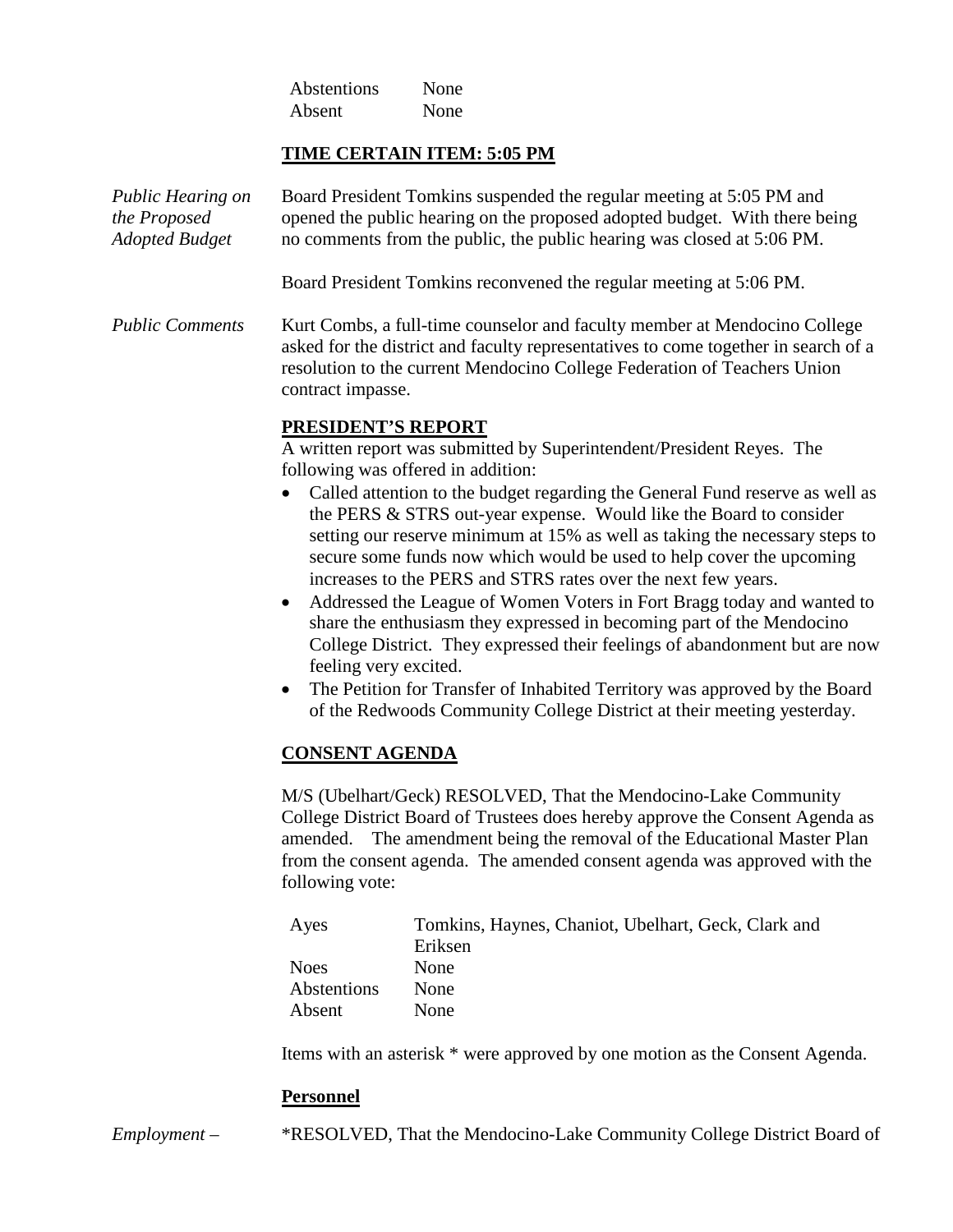| Short-Term<br><b>Employees</b>      | Trustees does hereby ratify the employment of the short-term employees as<br>submitted and presented at the meeting.                                                                                                                                                                                                                                                                                                                                                                                                                                                                                                                                                                                                                                                                                                                                                           |  |  |
|-------------------------------------|--------------------------------------------------------------------------------------------------------------------------------------------------------------------------------------------------------------------------------------------------------------------------------------------------------------------------------------------------------------------------------------------------------------------------------------------------------------------------------------------------------------------------------------------------------------------------------------------------------------------------------------------------------------------------------------------------------------------------------------------------------------------------------------------------------------------------------------------------------------------------------|--|--|
| $Employment -$<br>Part-Time Faculty | *RESOLVED, That the Mendocino-Lake Community College District Board of<br>Trustees does hereby approve the employment of the Part-Time faculty as<br>submitted and presented at the meeting.                                                                                                                                                                                                                                                                                                                                                                                                                                                                                                                                                                                                                                                                                   |  |  |
| Volunteers                          | *RESOLVED, That the Mendocino-Lake Community College District Board of<br>Trustees does hereby approve the list of Volunteers as submitted and presented<br>at the meeting.                                                                                                                                                                                                                                                                                                                                                                                                                                                                                                                                                                                                                                                                                                    |  |  |
| $Employment -$<br>Classified        | *RESOLVED, That the Mendocino-Lake Community College District Board of<br>Trustees does hereby approve the employment of Mayra Sanchez as an<br>Accounting Specialist and Phylliss Kay Boswell as the Budget and Grants<br>Technician both effective September 10, 2015 as presented at the meeting.                                                                                                                                                                                                                                                                                                                                                                                                                                                                                                                                                                           |  |  |
| <b>Educational Master</b><br>Plan   | <b>Other Items</b><br>Members of the Board acknowledged the tremendous amount of work that went<br>into the document. Vice President Guleff recognized Executive Assistant<br>Cindy Chapman for the great work she does as an editor. The information<br>included in the document will also help to inform the Facilities and Technology<br>Master Plans as we move forward. When asked where the population<br>information included in the report came from, it was identified as information<br>from the California Department of Finance forecast models in 2008 & 2009 but<br>will be closely reviewed in 2017.<br>M/S (Geck/Chaniot) RESOLVED, That the Mendocino-Lake Community<br>College District Board of Trustees does hereby adopt the Education Master<br>Plan as presented. The action was approved with the following vote:                                      |  |  |
|                                     | Tomkins, Haynes, Chaniot, Ubelhart, Geck, Clark and Eriksen<br>Ayes<br><b>Noes</b><br>None<br>Abstentions<br>None<br>Absent<br>None                                                                                                                                                                                                                                                                                                                                                                                                                                                                                                                                                                                                                                                                                                                                            |  |  |
| 2015-16 Adopted<br><b>Budget</b>    | <u>ACTION ITEMS</u><br>Vice President Cichocki reviewed the documents with the Board. She pointed<br>out several things in the budget which included:<br>Our enrollment base for 2014-15 was 3,045 and since 2015-16 is a stability<br>year, we will be receiving our apportionment based on this number<br>regardless of the number of FTES reported.<br>The District will be receiving one-time funding this year to help pay down<br>the previously unfunded mandated costs. This amount will equate to \$1.65<br>million to Mendocino College.<br>Budget includes a COLA of 1.02% which is only the third COLA received<br>$\bullet$<br>since 2007/2008.<br>Includes one-time funds from the Foundation in the amount of \$100,000 to<br>cover the addition of one FT nursing faculty.<br>STRS/PERS increases over the next 5 years must be planned for as we<br>$\bullet$ |  |  |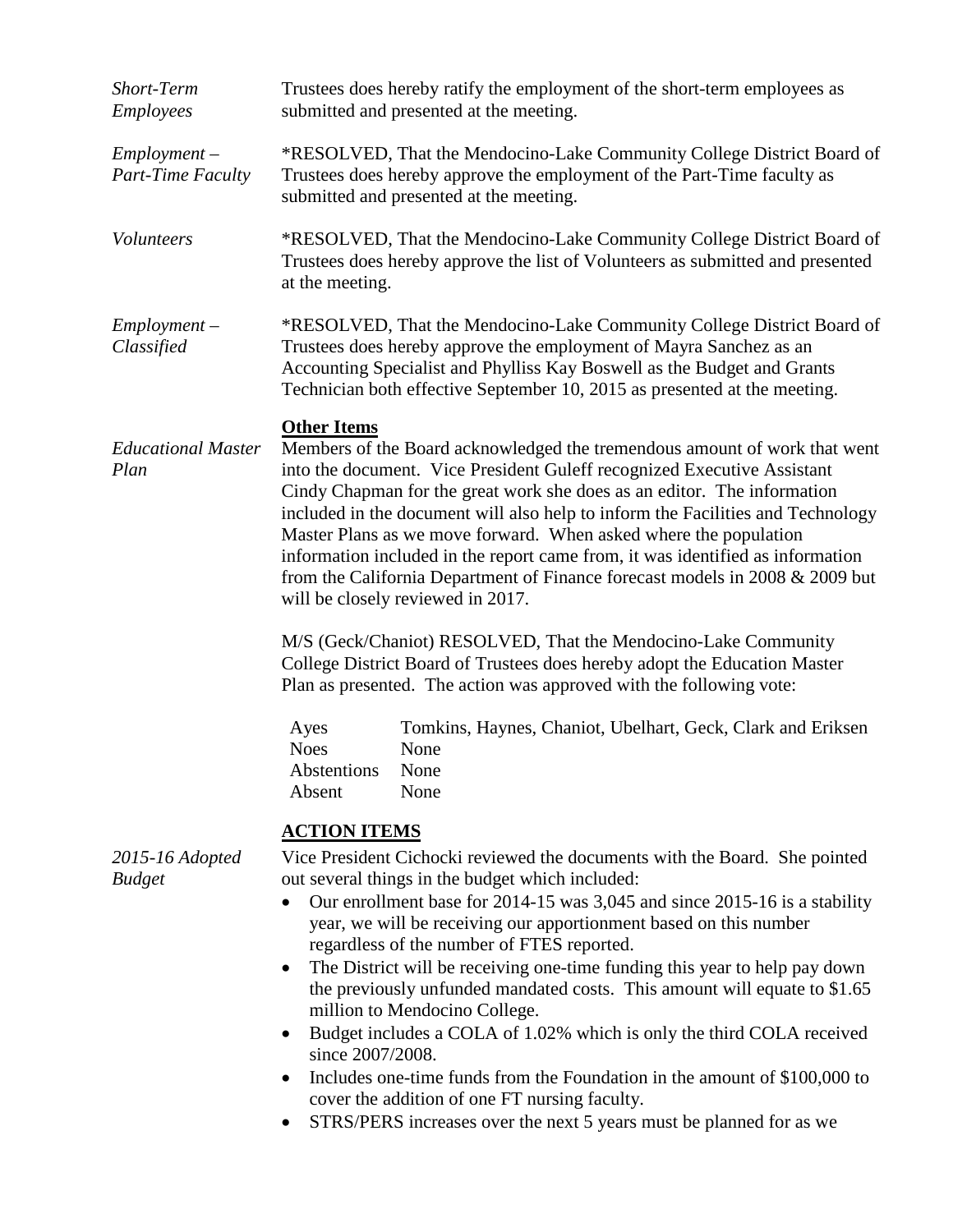move forward. These increases will amount to an additional \$950,000 the District will be obligated to pay over the next five years.

- Natural step and longevity increases amount to approximately \$200,000 in expense to the college each year.
- Proposition 30 tax funding expires in 2016 and 2018 which amounts to approximately \$3,000,000 to Mendocino College.

After review of the documents presented by Vice President Cichocki, the Board took the following action:

M/S (Clark/Geck) to adopt the 2015-16 budget maintaining a minimum 15% reserve and determine a way to cover the additional PERS and STRS funding requirements for the next five years. The motion was approved with the following vote:

| Ayes             | Tomkins, Haynes, Chaniot, Ubelhart, Geck, Clark and Eriksen |
|------------------|-------------------------------------------------------------|
| <b>Noes</b>      | <b>None</b>                                                 |
| Abstentions None |                                                             |
| Absent           | <b>None</b>                                                 |

Using the requirements stipulated in the motion above, a new multi-year projection will be presented to the Planning and Budgeting Committee for review and will then be presented to the Board as information at their next meeting.

| Northern California         | After reviewing the documents presented, the Board took the following action:  |                                                                                                                                                    |
|-----------------------------|--------------------------------------------------------------------------------|----------------------------------------------------------------------------------------------------------------------------------------------------|
| Community                   | M/S (Clark/Chaniot) to adopt resolution 09-15-01 as presented. The motion      |                                                                                                                                                    |
| Colleges Self               | was approved with the following vote:                                          |                                                                                                                                                    |
| <b>Insurance Authority</b>  |                                                                                |                                                                                                                                                    |
| (NCCCSIA)                   | Ayes                                                                           | Tomkins, Haynes, Chaniot, Ubelhart, Geck, Clark and Eriksen                                                                                        |
| Resolution 09-15-           | <b>Noes</b>                                                                    | None                                                                                                                                               |
| $01$ – Designation of       | Abstentions                                                                    | None                                                                                                                                               |
| Alternative                 | Absent                                                                         | None                                                                                                                                               |
| Representative              |                                                                                |                                                                                                                                                    |
| Petition for<br>Transfer of | After reviewing and discussing the petition, the following action was taken:   |                                                                                                                                                    |
| <b>Inhabited Territory</b>  |                                                                                | M/S (Clark/Ubelhart) to approve the Petition for Transfer of Inhabited Territory<br>as presented. The motion was approved with the following vote: |
|                             | Ayes                                                                           | Tomkins, Haynes, Chaniot, Ubelhart, Geck, Clark and Eriksen                                                                                        |
|                             | <b>Noes</b>                                                                    | None                                                                                                                                               |
|                             | Abstentions                                                                    | None                                                                                                                                               |
|                             | Absent                                                                         | None                                                                                                                                               |
|                             |                                                                                | <b>INFORMATIONAL REPORTS</b>                                                                                                                       |
| Education and               | A written report was submitted by Virginia Guleff, Vice President of Education |                                                                                                                                                    |
| <b>Student Services</b>     | and Student Services.                                                          |                                                                                                                                                    |

*Report*

• We are currently reviewing incident tracking software which includes a Save Act module. Using something like this would enable someone to report an incident or concern from any computer.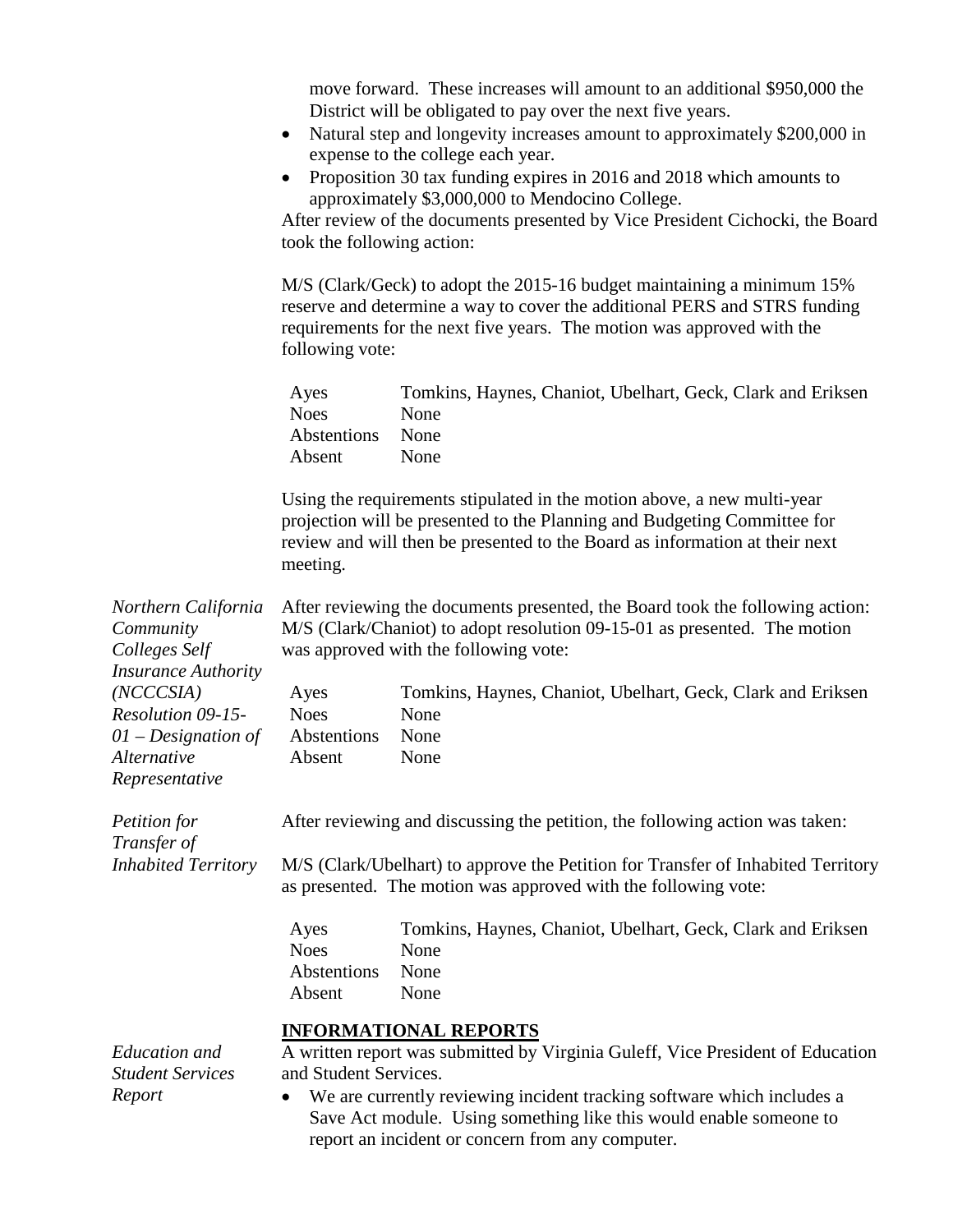|                                                                                                                 | North County welcome event has been moved to September $17th$ . The date<br>for the welcome event at the Coast center is yet to be determined.<br>Transfer degrees - statewide there are currently 1,054 approved degrees for<br>$\bullet$<br>transfer. We have 20 approved and were required to complete 13.<br>Currently, 56 colleges have met their transfer degree obligation.<br>MTA recently informed us they are receiving grant monies they intend to<br>use to provide our students with free bus passes. We are also continuing to<br>work with MTA regarding the moving of the bus stop.                                                                                                                                                                                                                                                                                                                                                                                                                                                                                                                                                                                                                                                                                                                                                              |
|-----------------------------------------------------------------------------------------------------------------|------------------------------------------------------------------------------------------------------------------------------------------------------------------------------------------------------------------------------------------------------------------------------------------------------------------------------------------------------------------------------------------------------------------------------------------------------------------------------------------------------------------------------------------------------------------------------------------------------------------------------------------------------------------------------------------------------------------------------------------------------------------------------------------------------------------------------------------------------------------------------------------------------------------------------------------------------------------------------------------------------------------------------------------------------------------------------------------------------------------------------------------------------------------------------------------------------------------------------------------------------------------------------------------------------------------------------------------------------------------|
| Administrative<br><b>Services Report</b>                                                                        | A written report was submitted by Eileen Cichocki, Vice President of<br>Administrative Services. The following was offered in addition:<br>Vice President Cichocki acknowledged Joe Atherton, Director of Fiscal<br>Services for the amount of work he completed to close the 2014-15 books,<br>At the same time, he was working diligently to complete the proposed<br>2015-16 budget all while being down two employees in his area.<br>The pre-marketing meeting for the bond refinance will be on Monday. If<br>the market does not look favorable, we will not proceed with the action at<br>this time.                                                                                                                                                                                                                                                                                                                                                                                                                                                                                                                                                                                                                                                                                                                                                     |
| Mendocino College<br>Coastal Field<br><b>Station and Natural</b><br>Resources<br><i>Informational</i><br>Report | There was no report presented by the affiliate group.                                                                                                                                                                                                                                                                                                                                                                                                                                                                                                                                                                                                                                                                                                                                                                                                                                                                                                                                                                                                                                                                                                                                                                                                                                                                                                            |
| Lake County<br>Friends of<br>Mendocino College                                                                  | Wilda Shock addressed the Board regarding several projects the affiliate group<br>has been involved with.<br>Working with several different organizations in the county in support of the<br>$\bullet$<br>students at the Lake Center. These groups include the local Kiwanis who<br>helped with the welcome week barbeque.<br>The Quilt Trail project is an all-volunteer effort county-wide. Locations of<br>the quilt squares seem to generate quite a bit of publicity but also support<br>the mission of the college. Currently, there are 82 squares placed around<br>the county with the total number being capped at 100. The actual square is<br>not made of fabric and could be viewed as an art project completed on<br>wood. Placement of a quilt square would be a freestanding installation<br>made of welded steel with all expenses for construction and installation<br>assumed by the Lake County Friends of Mendocino College group. The<br>supporting structure would be engineered and completed by a local welding<br>The group would like to move forward with this project. With this<br>firm.<br>in mind, the group was instructed to begin the approval process by<br>presenting their proposal to the facilities committee and if approved, would<br>then move on to the President's Policy Advisory Committee for their<br>approval. |
| Mendocino College<br>Foundation, Inc.                                                                           | A written report was presented by Katie Fairbairn, Executive Director of the<br>Mendocino College Foundation, Inc. The following information was presented<br>in addition:<br>Trustee Eriksen reminded the members of the board to submit their annual                                                                                                                                                                                                                                                                                                                                                                                                                                                                                                                                                                                                                                                                                                                                                                                                                                                                                                                                                                                                                                                                                                           |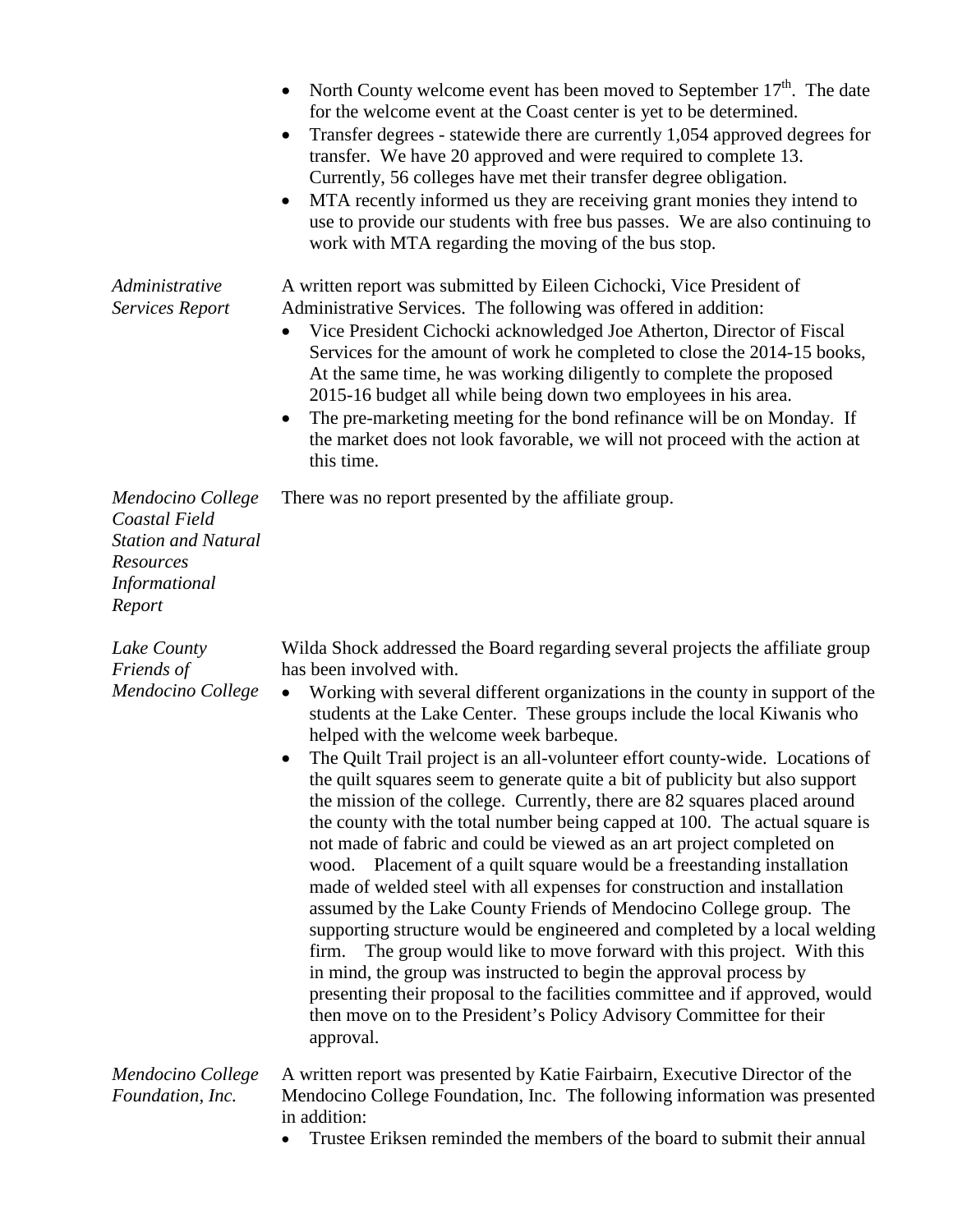check for the Adopt a Fifth Grader program.

- Executive Director Fairbairn detailed the Wine Pull which will be available for attendees at the annual Gala event.
- Executive Director Fairbairn has been speaking with the folks at Morgan Stanley and it looks as though they will be sponsoring the Gala program.

| <b>Constituents Group</b><br>Reports                        | <b>Academic Senate:</b><br>A written report was submitted by Academic Senate President Reid Edelman.                                                                                                                                                                                                                                                                                                                                                                                                                                                                                                                                                                                                                                                                                                                                                                                                                                                                                                                                                                                                                                                                                                                                                                                                                                                                                                                                                                                                   |  |  |
|-------------------------------------------------------------|--------------------------------------------------------------------------------------------------------------------------------------------------------------------------------------------------------------------------------------------------------------------------------------------------------------------------------------------------------------------------------------------------------------------------------------------------------------------------------------------------------------------------------------------------------------------------------------------------------------------------------------------------------------------------------------------------------------------------------------------------------------------------------------------------------------------------------------------------------------------------------------------------------------------------------------------------------------------------------------------------------------------------------------------------------------------------------------------------------------------------------------------------------------------------------------------------------------------------------------------------------------------------------------------------------------------------------------------------------------------------------------------------------------------------------------------------------------------------------------------------------|--|--|
|                                                             | <b>Classified Senate:</b><br>Classified Senate President Bushway recognized the many members of the<br>classified staff for all their hard work during the first week of the fall 2015<br>semester.                                                                                                                                                                                                                                                                                                                                                                                                                                                                                                                                                                                                                                                                                                                                                                                                                                                                                                                                                                                                                                                                                                                                                                                                                                                                                                    |  |  |
|                                                             | Management/Supervisory/Confidential:<br>No report was presented.                                                                                                                                                                                                                                                                                                                                                                                                                                                                                                                                                                                                                                                                                                                                                                                                                                                                                                                                                                                                                                                                                                                                                                                                                                                                                                                                                                                                                                       |  |  |
|                                                             | <u>ASMC:</u><br>No report was presented.                                                                                                                                                                                                                                                                                                                                                                                                                                                                                                                                                                                                                                                                                                                                                                                                                                                                                                                                                                                                                                                                                                                                                                                                                                                                                                                                                                                                                                                               |  |  |
| <b>Health Benefits</b><br><b>Annual Report</b><br>2014-2015 | An annual information report for 2014-15 on the status of the health benefit<br>program was presented as information.                                                                                                                                                                                                                                                                                                                                                                                                                                                                                                                                                                                                                                                                                                                                                                                                                                                                                                                                                                                                                                                                                                                                                                                                                                                                                                                                                                                  |  |  |
| <b>Health Benefits</b><br>Report                            | The Health Benefits report for the 2015-16 year was presented as information.                                                                                                                                                                                                                                                                                                                                                                                                                                                                                                                                                                                                                                                                                                                                                                                                                                                                                                                                                                                                                                                                                                                                                                                                                                                                                                                                                                                                                          |  |  |
| <b>Big Picture</b>                                          | An update on the various activities taking place at the Lake Center was<br>presented by Steve Hixenbaugh, Interim Dean of Career and Technical<br>Education.<br>Dual and Concurrent enrollments are currently occurring at Kelseyville,<br>Upper Lake, Clear Lake and Natural High Schools. Concurrent enrollment<br>is any high school student taking a college course. Dual enrollment<br>students are those taking a college course during the high school bell<br>schedule. Instructional Service agreements are in place for the dual<br>enrollment offerings.<br>Partnering with several local entities including the Lake County Chamber of<br>٠<br>Commerce, MPIC/Workforce Lake and the Lake County Regional<br><b>Economic Development Committee</b><br>Working with all Lake County high schools on the Career Pathways Trust<br>Grant.<br>The WSCH/FTEF efficiency numbers at the Lake Center have increased<br>significantly as well as the average fill rate which is now reflecting 74% as<br>compared to 49% in the fall of 2013.<br>K-12 enrollments are significantly increased. We have been partnering with<br>$\bullet$<br>our K-12 partners to garner this increase. We also have imbedded<br>counselors at the various high schools and additional outreach occurring.<br>Our focus is to offer courses that are not being offered at the high schools so<br>we are not in direct competition with them.<br>12% of the total college enrollments are at the Lake Center campus. |  |  |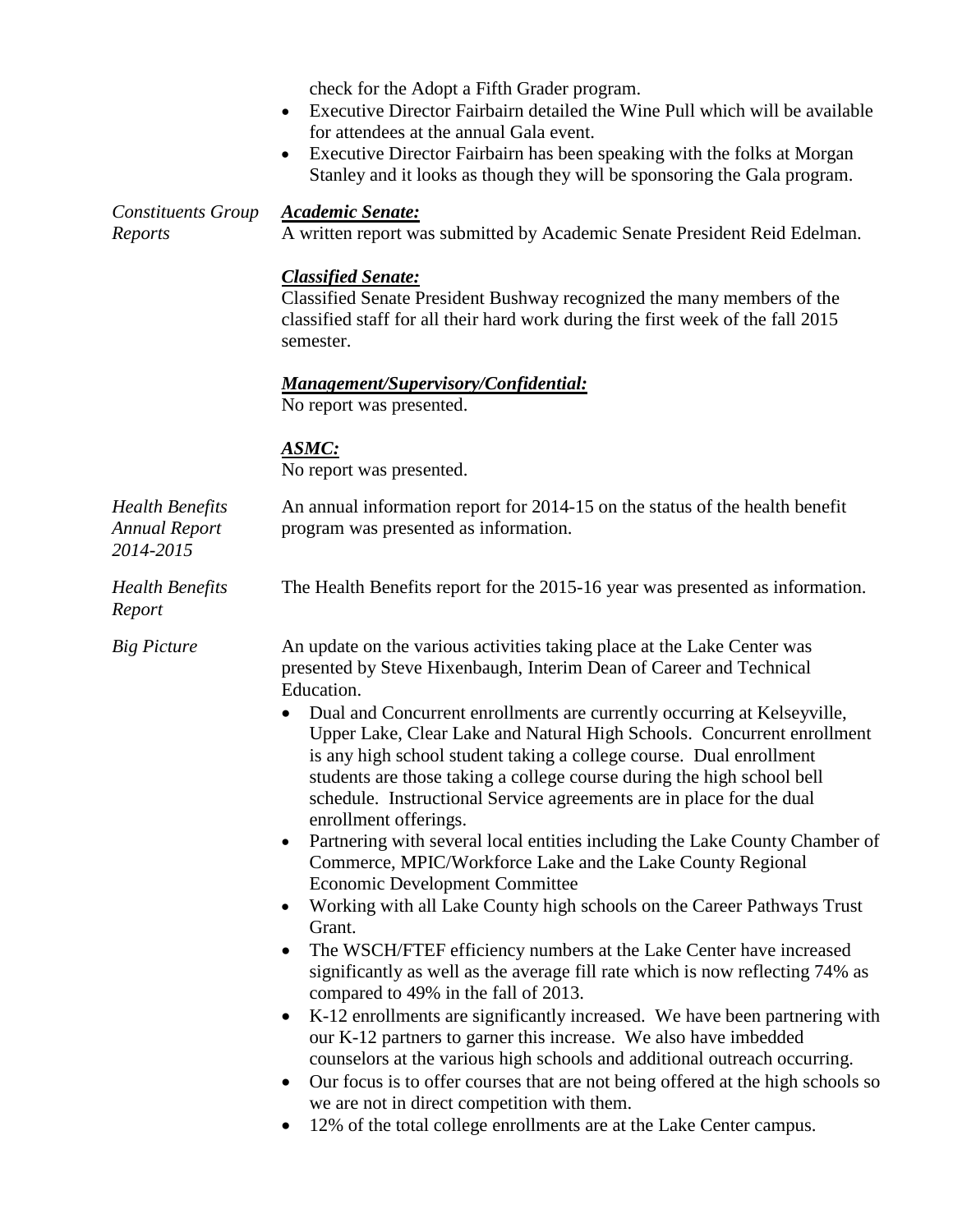• 30% of the online enrollments are students with a Lake county zip code

# **TRUSTEE COMMUNICATION**

*Trustee Reports* **Oral report by Trustee Chaniot:**

- Trustee Chaniot brought up the issue of whether trustees should have college email addresses as a way to aid in keeping college business separated from their private emails.
- Louise Jaffe (CCCT) is promoting the use of greenhouse gas monies for bus passes at the state level and Trustee Chaniot was pleased to hear about the proposal from MTA.
- With the current discussion regarding the proposed changes to the Accreditation Task Force, Trustee Chaniot informed the board this will be a topic at the CCCT meeting this week. If board members have strong opinions about this issue, she would like to hear them prior to Friday's CCCT meeting.

# **Oral report by Trustee Eriksen:**

- Trustee Eriksen stated she took another load of used books to the library for their use and/or sale.
- AAUW will holding one of their meetings at the college this year and will include lunch at the Culinary Arts department.

# **Report by Trustee Haynes:**

A written report was submitted by Trustee Haynes. The following was offered in addition:

• Trustee Haynes would like to see the college to explore the idea of awarding stipends for students who ride their bikes to campus and do not use other means of transportation.

# **Oral report by Trustee Tomkins:**

• Trustee Tomkins stated he had nothing to add.

# **Oral report by Trustee Ubelhart:**

• The open house and ribbon cutting ceremony for the new Howard Memorial Hospital will be taking place this weekend and he would appreciate the support of everyone at the event.

# **Oral report by Trustee Geck:**

• Trustee Geck stated he supports the dual and concurrent enrollment work that is being done.

# **Oral report by Trustee Clark:**

• Trustee Clark stated he had nothing to add.

# **CLOSED SESSION**

The Board adjourned to Closed Session at 7:26 PM. Board President Tomkins announced that all items listed on the agenda under closed session will be discussed.